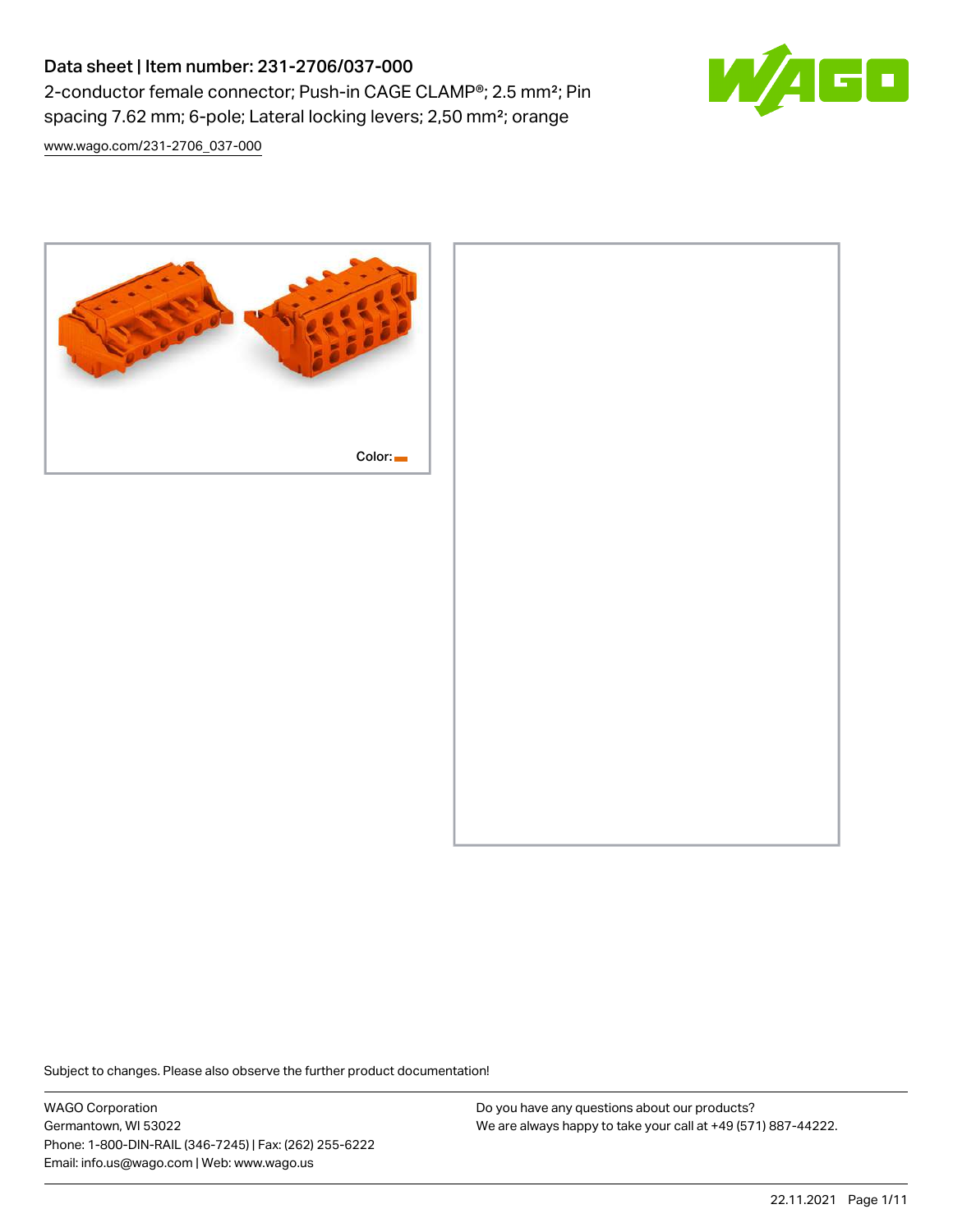

Dimensions in mm

 $L =$  (pole no.  $-2$ ) x pin spacing + 12.5 mm

2- to 3-pole female connectors – one latch only

#### Item description

- **Universal connection for all conductor types**
- **Two conductor entries per pole**
- $\blacksquare$ For looping through power or data buses
- $\blacksquare$ Bus connection is retained, even when unmated
- $\blacksquare$ Push-in termination of solid and ferruled conductors
- $\blacksquare$ With coding fingers

Subject to changes. Please also observe the further product documentation!

WAGO Corporation Germantown, WI 53022 Phone: 1-800-DIN-RAIL (346-7245) | Fax: (262) 255-6222 Email: info.us@wago.com | Web: www.wago.us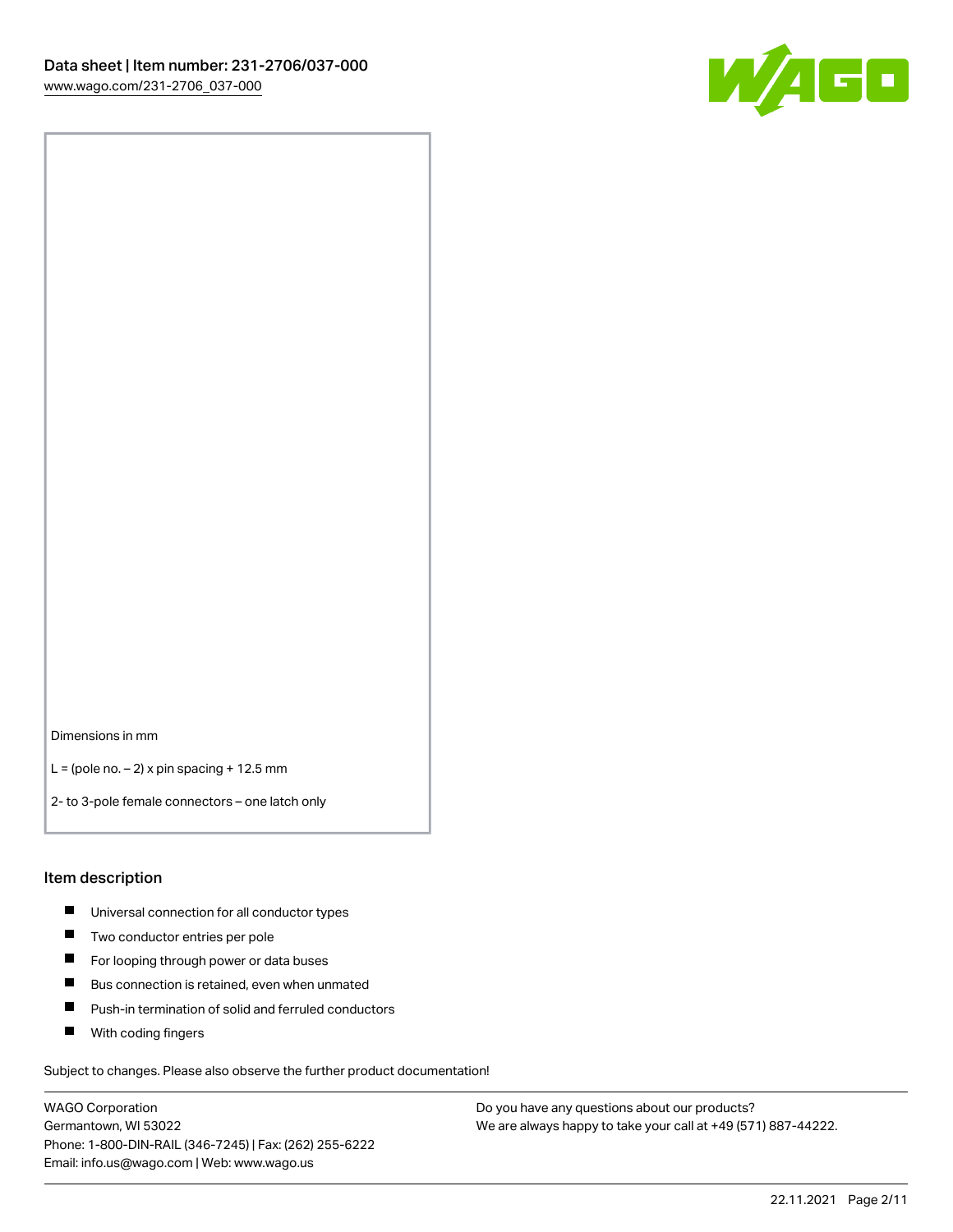

#### Data Notes

| .                    |                                                                                                                                                                                                                                                                                                                                   |
|----------------------|-----------------------------------------------------------------------------------------------------------------------------------------------------------------------------------------------------------------------------------------------------------------------------------------------------------------------------------|
| Safety information 1 | The MCS-MULTI CONNECTION SYSTEM includes connectors<br>without breaking capacity in accordance with DIN EN 61984. When<br>used as intended, these connectors must not be connected<br>/disconnected when live or under load. The circuit design should<br>ensure header pins, which can be touched, are not live when<br>unmated. |
| Variants:            | Gold-plated or partially gold-plated contact surfaces<br>Other versions (or variants) can be requested from WAGO Sales or<br>configured at https://configurator.wago.com/                                                                                                                                                         |

## Electrical data

## IEC Approvals

| Ratings per                 | IEC/EN 60664-1                                                        |
|-----------------------------|-----------------------------------------------------------------------|
| Rated voltage (III / 3)     | 500 V                                                                 |
| Rated surge voltage (III/3) | 6 <sub>k</sub> V                                                      |
| Rated voltage (III/2)       | 630 V                                                                 |
| Rated surge voltage (III/2) | 6 <sub>k</sub> V                                                      |
| Nominal voltage (II/2)      | 1000 V                                                                |
| Rated surge voltage (II/2)  | 6 kV                                                                  |
| Rated current               | 16 A                                                                  |
| Legend (ratings)            | $(III / 2)$ $\triangle$ Overvoltage category III / Pollution degree 2 |

## UL Approvals

| Approvals per                  | UL 1059 |
|--------------------------------|---------|
| Rated voltage UL (Use Group B) | 300 V   |
| Rated current UL (Use Group B) | 20 A    |
| Rated voltage UL (Use Group D) | 300 V   |
| Rated current UL (Use Group D) | 10 A    |

#### Ratings per UL

| Rated voltage UL 1977 | 600 V |
|-----------------------|-------|
| Rated current UL 1977 | 20A   |

Subject to changes. Please also observe the further product documentation!

WAGO Corporation Germantown, WI 53022 Phone: 1-800-DIN-RAIL (346-7245) | Fax: (262) 255-6222 Email: info.us@wago.com | Web: www.wago.us Do you have any questions about our products? We are always happy to take your call at +49 (571) 887-44222.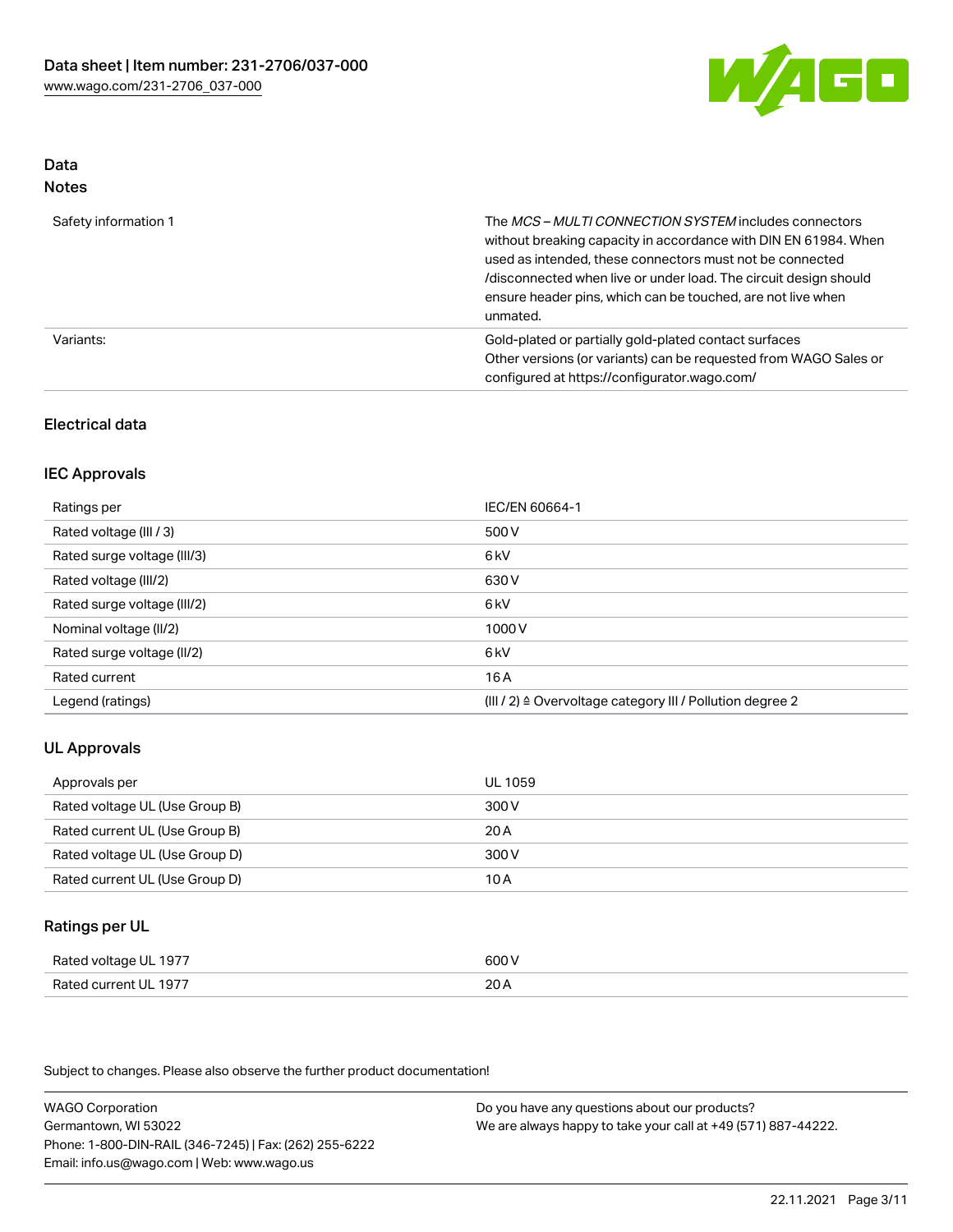

## CSA Approvals

| Approvals per                   | CSA   |
|---------------------------------|-------|
| Rated voltage CSA (Use Group B) | 300 V |
| Rated current CSA (Use Group B) | 15 A  |
| Rated voltage CSA (Use Group D) | 300 V |
| Rated current CSA (Use Group D) | 10 A  |

# Connection data

| Total number of connection points |   |
|-----------------------------------|---|
| Total number of potentials        | n |
| Number of connection types        |   |
| Number of levels                  |   |

#### Connection 1

#### Connection technology **Push-in CAGE CLAMP<sup>®</sup>**

| ັ                                                 | Push-in CAGE CLAMP                    |
|---------------------------------------------------|---------------------------------------|
| Actuation type                                    | Operating tool                        |
| Solid conductor                                   | $0.22.5$ mm <sup>2</sup> / 24  12 AWG |
| Fine-stranded conductor                           | $0.22.5$ mm <sup>2</sup> / 24  12 AWG |
| Fine-stranded conductor; with insulated ferrule   | $0.251.5$ mm <sup>2</sup>             |
| Fine-stranded conductor; with uninsulated ferrule | $0.252.5$ mm <sup>2</sup>             |
| Strip length                                      | $910$ mm / 0.35  0.39 inch            |
| Number of poles                                   | 6                                     |
| Conductor entry direction to mating direction     | 0°                                    |

# Physical data

| Pin spacing | 7.62 mm / 0.3 inch    |
|-------------|-----------------------|
| Width       | 59.53 mm / 2.344 inch |
| Height      | 20.8 mm / 0.819 inch  |
| Depth       | 29.8 mm / 1.173 inch  |

## Plug-in connection

| Contact type (pluggable connector) | Female connector/socket |
|------------------------------------|-------------------------|
| Connector (connection type)        | for conductor           |
| Mismating protection               | No                      |
| Locking of plug-in connection      | locking lever           |
|                                    |                         |

Subject to changes. Please also observe the further product documentation!

| <b>WAGO Corporation</b>                                | Do you have any questions about our products?                 |
|--------------------------------------------------------|---------------------------------------------------------------|
| Germantown, WI 53022                                   | We are always happy to take your call at +49 (571) 887-44222. |
| Phone: 1-800-DIN-RAIL (346-7245)   Fax: (262) 255-6222 |                                                               |
| Email: info.us@wago.com   Web: www.wago.us             |                                                               |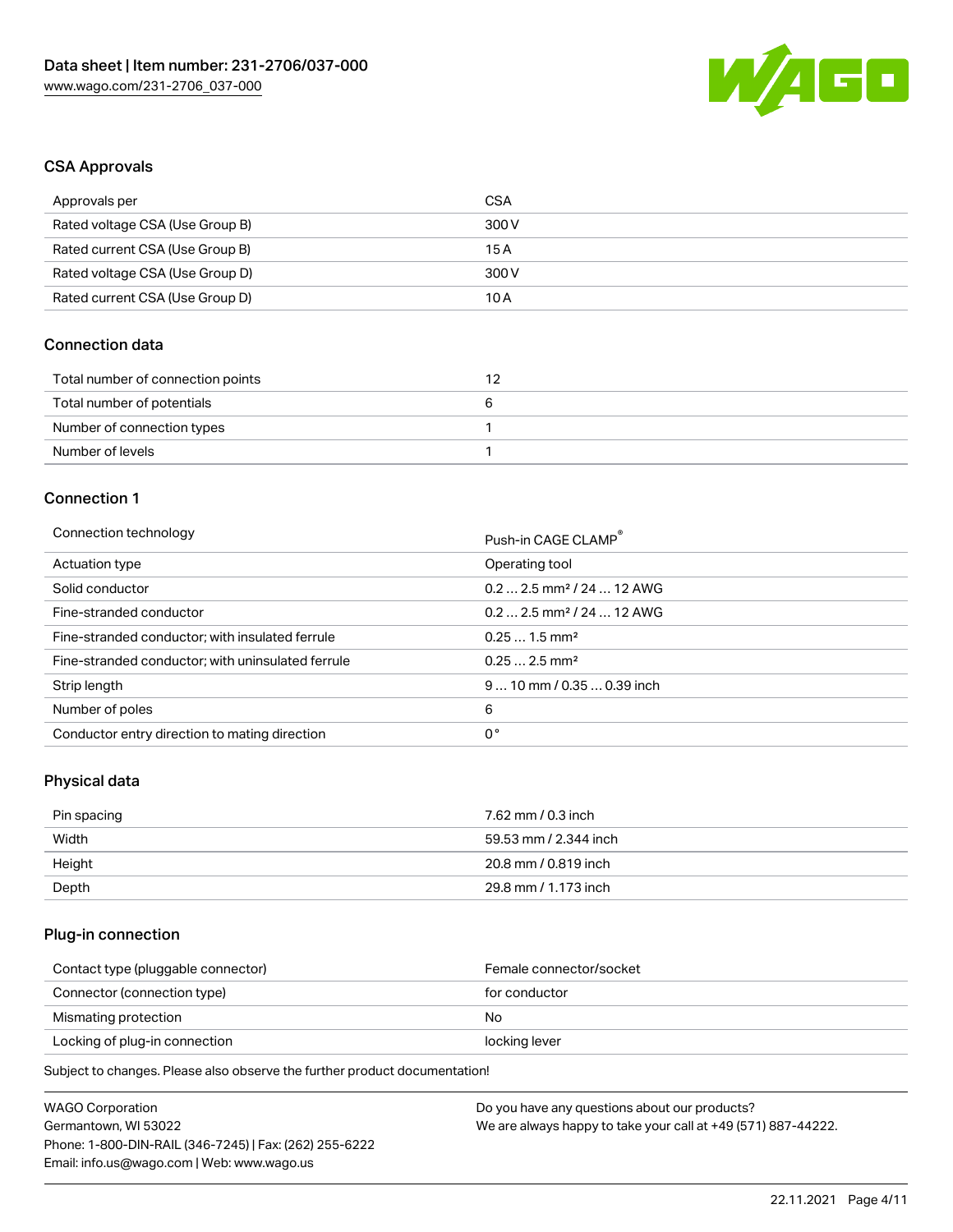

## Material data

| Color                       | orange                            |
|-----------------------------|-----------------------------------|
| Material group              |                                   |
| Insulation material         | Polyamide (PA66)                  |
| Flammability class per UL94 | V <sub>0</sub>                    |
| Clamping spring material    | Chrome nickel spring steel (CrNi) |
| Contact material            | Copper alloy                      |
| Contact plating             | tin-plated                        |
| Fire load                   | 0.356 MJ                          |
| Weight                      | 18.1 <sub>g</sub>                 |

#### Environmental requirements

## Commercial data

| <b>Product Group</b>  | 3 (Multi Conn. System) |
|-----------------------|------------------------|
| PU (SPU)              | 25 Stück               |
| Packaging type        | box                    |
| Country of origin     | PL                     |
| <b>GTIN</b>           | 4044918565462          |
| Customs tariff number | 8536694040             |

#### Approvals / Certificates

#### Country specific Approvals

|      |                          |                                 | Certificate |
|------|--------------------------|---------------------------------|-------------|
| Logo | Approval                 | <b>Additional Approval Text</b> | name        |
|      | CB.                      | IEC 61984                       | NL-39756    |
|      | DEKRA Certification B.V. |                                 |             |

#### Ship Approvals

| Logo | Approval                                  | <b>Additional Approval Text</b> | Certificate<br>name             |
|------|-------------------------------------------|---------------------------------|---------------------------------|
| ABS  | <b>ABS</b><br>American Bureau of Shipping | $\overline{\phantom{a}}$        | 19-<br>HG1869876-<br><b>PDA</b> |

#### UL-Approvals

Subject to changes. Please also observe the further product documentation!

| <b>WAGO Corporation</b>                                | Do you have any questions about our products?                 |
|--------------------------------------------------------|---------------------------------------------------------------|
| Germantown, WI 53022                                   | We are always happy to take your call at +49 (571) 887-44222. |
| Phone: 1-800-DIN-RAIL (346-7245)   Fax: (262) 255-6222 |                                                               |
| Email: info.us@wago.com   Web: www.wago.us             |                                                               |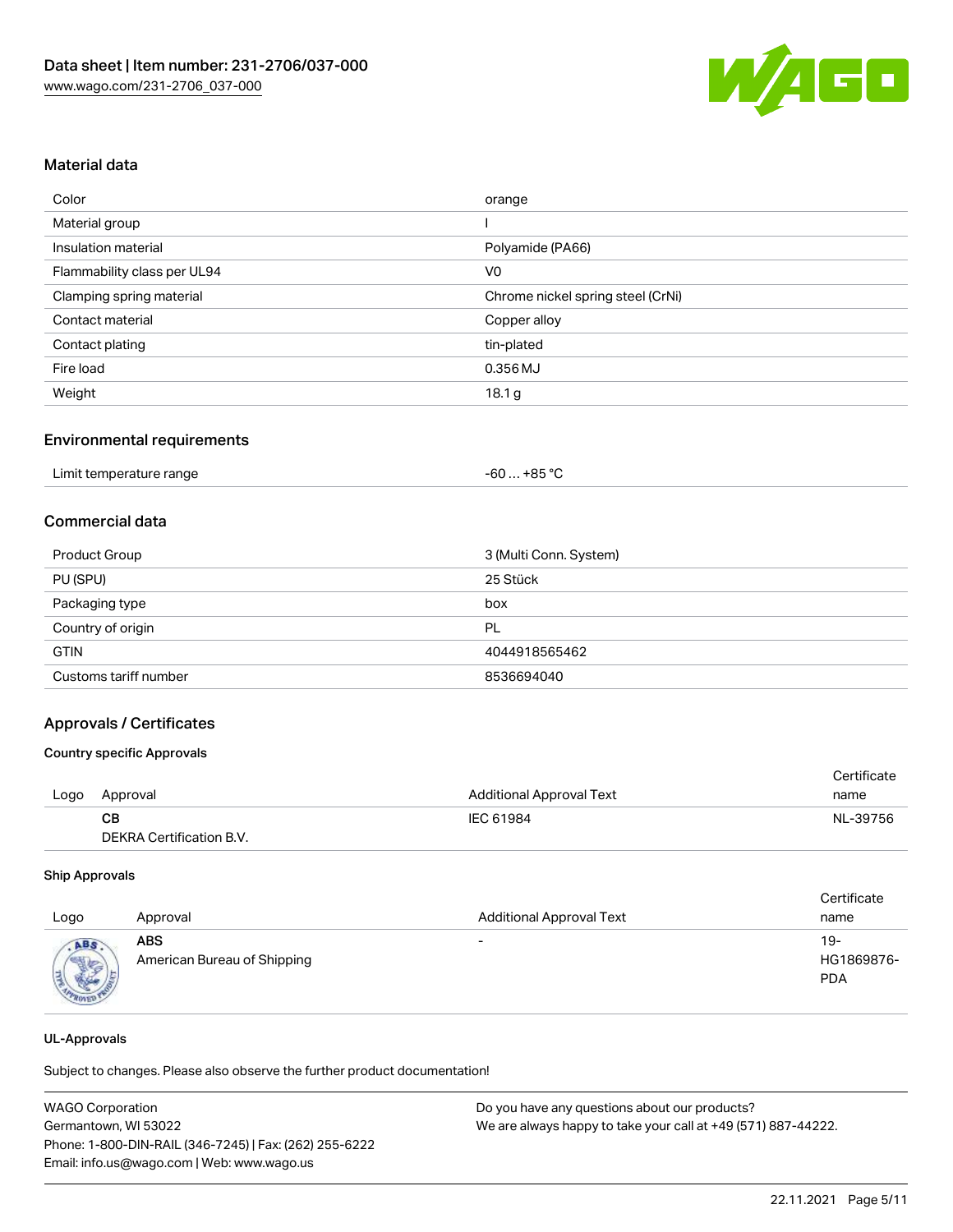

| Logo                       | Approval                            | <b>Additional Approval Text</b> | Certificate<br>name |
|----------------------------|-------------------------------------|---------------------------------|---------------------|
| $\boldsymbol{\mathcal{P}}$ | UL<br>UL International Germany GmbH | <b>UL 1059</b>                  | E45172              |
| Ъ                          | UL<br>UL International Germany GmbH | <b>UL 1977</b>                  | E45171              |

# **Counterpart**

| <b>CALIFORNIA</b> | Item no.731-636<br>1-conductor male connector; CAGE CLAMP®; 2.5 mm <sup>2</sup> ; Pin spacing 7.62 mm; 6-pole; 2,50 mm <sup>2</sup> ;<br>orange | www.wago.com/731-636             |
|-------------------|-------------------------------------------------------------------------------------------------------------------------------------------------|----------------------------------|
|                   | Item no.231-736/001-000<br>THT male header; 1.0 x 1.0 mm solder pin; straight; Pin spacing 7.62 mm; 6-pole; orange                              | www.wago.com/231-736/001-<br>000 |
| <b>AND REA</b>    | Item no.231-936/001-000<br>THT male header; 1.0 x 1.0 mm solder pin; angled; Pin spacing 7.62 mm; 6-pole; orange                                | www.wago.com/231-936/001-<br>000 |

## Optional accessories

## Ferrules

| Ferrule |                                                                                                                         |                      |
|---------|-------------------------------------------------------------------------------------------------------------------------|----------------------|
|         | Item no.: 216-101<br>Ferrule; Sleeve for 0.5 mm <sup>2</sup> / AWG 22; uninsulated; electro-tin plated; silver-colored  | www.wago.com/216-101 |
|         | Item no.: 216-104<br>Ferrule; Sleeve for 1.5 mm <sup>2</sup> / AWG 16; uninsulated; electro-tin plated; silver-colored  | www.wago.com/216-104 |
|         | Item no.: 216-106<br>Ferrule; Sleeve for 2.5 mm <sup>2</sup> / AWG 14; uninsulated; electro-tin plated; silver-colored  | www.wago.com/216-106 |
|         | Item no.: 216-102<br>Ferrule; Sleeve for 0.75 mm <sup>2</sup> / AWG 20; uninsulated; electro-tin plated; silver-colored | www.wago.com/216-102 |
|         | Item no.: 216-103<br>Ferrule; Sleeve for 1 mm <sup>2</sup> / AWG 18; uninsulated; electro-tin plated                    | www.wago.com/216-103 |
|         | Item no.: 216-123<br>Ferrule; Sleeve for 1 mm <sup>2</sup> / AWG 18; uninsulated; electro-tin plated; silver-colored    | www.wago.com/216-123 |

Subject to changes. Please also observe the further product documentation!

WAGO Corporation Germantown, WI 53022 Phone: 1-800-DIN-RAIL (346-7245) | Fax: (262) 255-6222 Email: info.us@wago.com | Web: www.wago.us Do you have any questions about our products? We are always happy to take your call at +49 (571) 887-44222.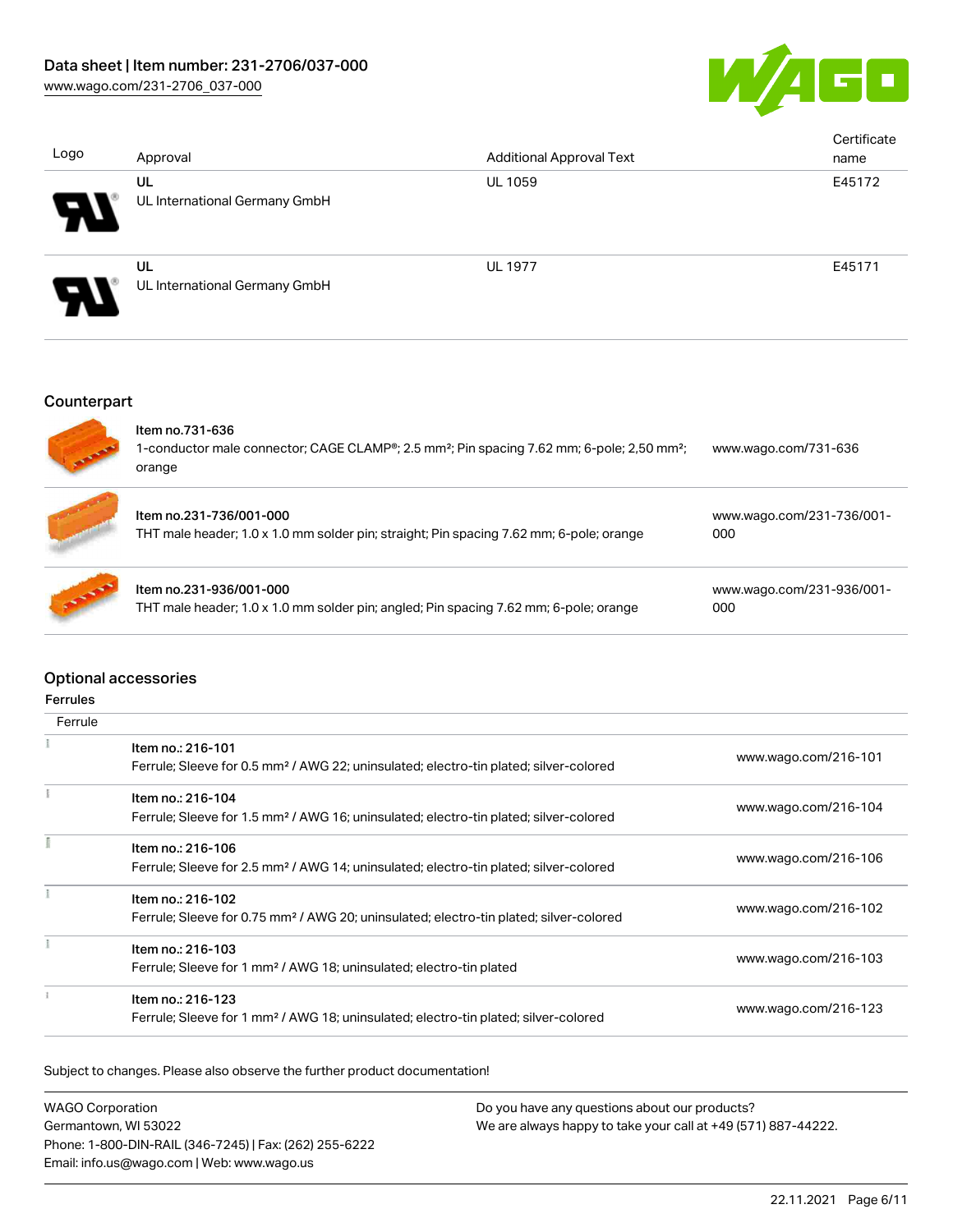# Data sheet | Item number: 231-2706/037-000

Phone: 1-800-DIN-RAIL (346-7245) | Fax: (262) 255-6222

Email: info.us@wago.com | Web: www.wago.us

[www.wago.com/231-2706\\_037-000](http://www.wago.com/231-2706_037-000)



|    | Item no.: 216-122<br>Ferrule; Sleeve for 0.75 mm <sup>2</sup> / AWG 20; uninsulated; electro-tin plated; silver-colored                                                                           | www.wago.com/216-122                                                                                           |
|----|---------------------------------------------------------------------------------------------------------------------------------------------------------------------------------------------------|----------------------------------------------------------------------------------------------------------------|
| I. | Item no.: 216-124<br>Ferrule; Sleeve for 1.5 mm <sup>2</sup> / AWG 16; uninsulated; electro-tin plated                                                                                            | www.wago.com/216-124                                                                                           |
|    | Item no.: 216-142<br>Ferrule; Sleeve for 0.75 mm <sup>2</sup> / 18 AWG; uninsulated; electro-tin plated; electrolytic copper; gastight<br>crimped; acc. to DIN 46228, Part 1/08.92                | www.wago.com/216-142                                                                                           |
|    | Item no.: 216-132<br>Ferrule; Sleeve for 0.34 mm <sup>2</sup> / AWG 24; uninsulated; electro-tin plated                                                                                           | www.wago.com/216-132                                                                                           |
|    | Item no.: 216-121<br>Ferrule; Sleeve for 0.5 mm <sup>2</sup> / AWG 22; uninsulated; electro-tin plated; silver-colored                                                                            | www.wago.com/216-121                                                                                           |
|    | Item no.: 216-143<br>Ferrule; Sleeve for 1 mm <sup>2</sup> / AWG 18; uninsulated; electro-tin plated; electrolytic copper; gastight<br>crimped; acc. to DIN 46228, Part 1/08.92                   | www.wago.com/216-143                                                                                           |
|    | Item no.: 216-131<br>Ferrule; Sleeve for 0.25 mm <sup>2</sup> / AWG 24; uninsulated; electro-tin plated; silver-colored                                                                           | www.wago.com/216-131                                                                                           |
|    | Item no.: 216-141<br>Ferrule; Sleeve for 0.5 mm <sup>2</sup> / 20 AWG; uninsulated; electro-tin plated; electrolytic copper; gastight<br>crimped; acc. to DIN 46228, Part 1/08.92                 | www.wago.com/216-141                                                                                           |
|    | Item no.: 216-152<br>Ferrule; Sleeve for 0.34 mm <sup>2</sup> / AWG 24; uninsulated; electro-tin plated                                                                                           | www.wago.com/216-152                                                                                           |
|    | Item no.: 216-203<br>Ferrule; Sleeve for 1 mm <sup>2</sup> / AWG 18; insulated; electro-tin plated; red                                                                                           | www.wago.com/216-203                                                                                           |
|    | Item no.: 216-202<br>Ferrule; Sleeve for 0.75 mm <sup>2</sup> / 18 AWG; insulated; electro-tin plated; gray                                                                                       | www.wago.com/216-202                                                                                           |
| 1  | Item no.: 216-151<br>Ferrule; Sleeve for 0.25 mm <sup>2</sup> / AWG 24; uninsulated; electro-tin plated                                                                                           | www.wago.com/216-151                                                                                           |
| Â  | Item no.: 216-204<br>Ferrule; Sleeve for 1.5 mm <sup>2</sup> / AWG 16; insulated; electro-tin plated; black                                                                                       | www.wago.com/216-204                                                                                           |
|    | Item no.: 216-144<br>Ferrule; Sleeve for 1.5 mm <sup>2</sup> / AWG 16; uninsulated; electro-tin plated; electrolytic copper; gastight<br>crimped; acc. to DIN 46228, Part 1/08.92; silver-colored | www.wago.com/216-144                                                                                           |
|    | Item no.: 216-201<br>Ferrule; Sleeve for 0.5 mm <sup>2</sup> / 20 AWG; insulated; electro-tin plated; white                                                                                       | www.wago.com/216-201                                                                                           |
|    | Item no.: 216-223<br>Ferrule; Sleeve for 1 mm <sup>2</sup> / AWG 18; insulated; electro-tin plated; red                                                                                           | www.wago.com/216-223                                                                                           |
|    | Item no.: 216-241<br>Ferrule; Sleeve for 0.5 mm <sup>2</sup> / 20 AWG; insulated; electro-tin plated; electrolytic copper; gastight<br>crimped; acc. to DIN 46228, Part 4/09.90; white            | www.wago.com/216-241                                                                                           |
|    | Item no.: 216-242<br>Ferrule; Sleeve for 0.75 mm <sup>2</sup> / 18 AWG; insulated; electro-tin plated; electrolytic copper; gastight                                                              | www.wago.com/216-242                                                                                           |
|    | Subject to changes. Please also observe the further product documentation!                                                                                                                        |                                                                                                                |
|    | <b>WAGO Corporation</b><br>Germantown, WI 53022                                                                                                                                                   | Do you have any questions about our products?<br>We are always happy to take your call at +49 (571) 887-44222. |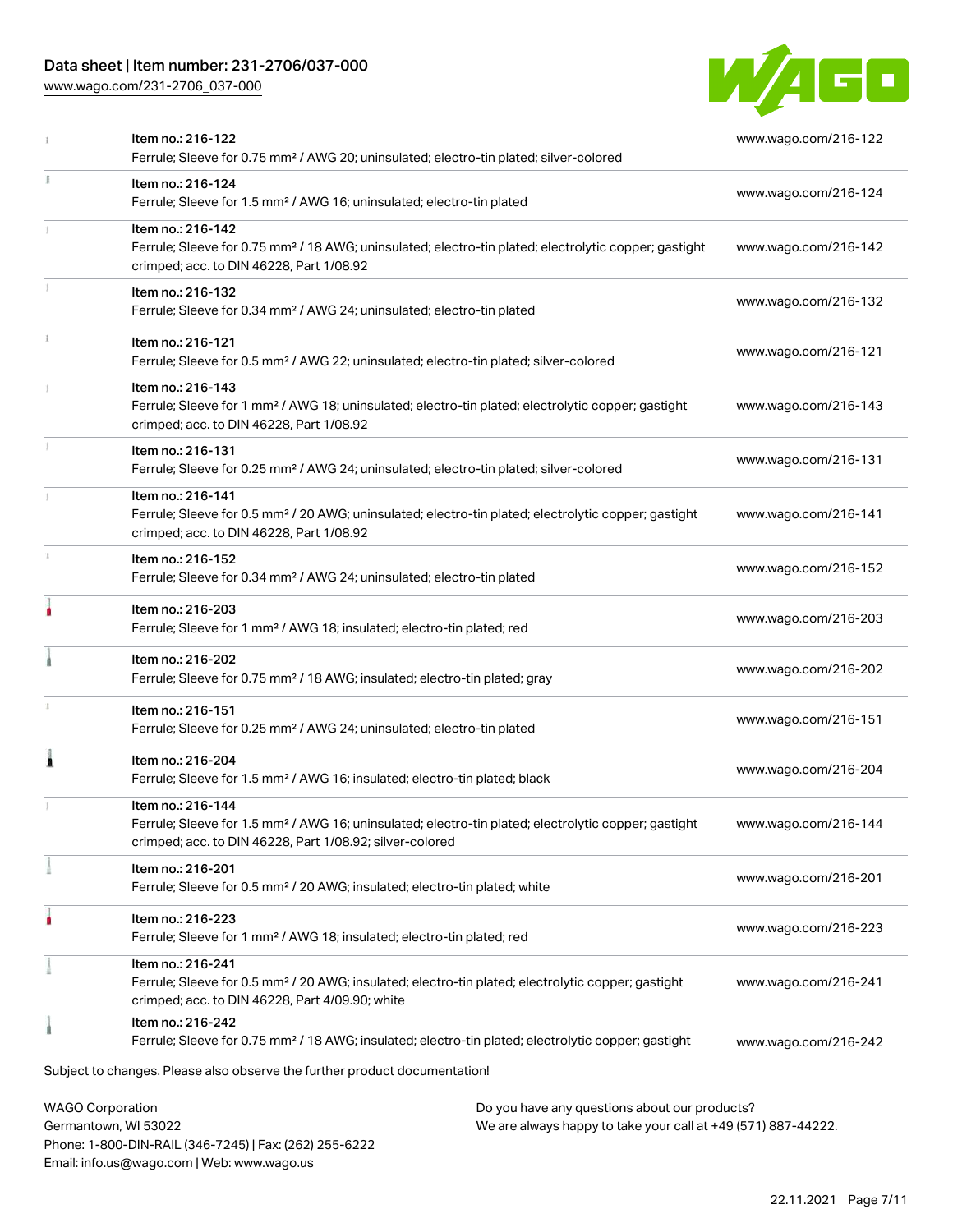[www.wago.com/231-2706\\_037-000](http://www.wago.com/231-2706_037-000)



crimped; acc. to DIN 46228, Part 4/09.90; gray

|                      | Item no.: 216-222<br>Ferrule; Sleeve for 0.75 mm <sup>2</sup> / 18 AWG; insulated; electro-tin plated; gray                                                                                             | www.wago.com/216-222 |
|----------------------|---------------------------------------------------------------------------------------------------------------------------------------------------------------------------------------------------------|----------------------|
|                      | Item no.: 216-221<br>Ferrule; Sleeve for 0.5 mm <sup>2</sup> / 20 AWG; insulated; electro-tin plated; white                                                                                             | www.wago.com/216-221 |
| Â                    | Item no.: 216-224<br>Ferrule; Sleeve for 1.5 mm <sup>2</sup> / AWG 16; insulated; electro-tin plated; black                                                                                             | www.wago.com/216-224 |
|                      | Item no.: 216-243<br>Ferrule; Sleeve for 1 mm <sup>2</sup> / AWG 18; insulated; electro-tin plated; electrolytic copper; gastight crimped; www.wago.com/216-243<br>acc. to DIN 46228, Part 4/09.90; red |                      |
| ۸                    | Item no.: 216-244<br>Ferrule; Sleeve for 1.5 mm <sup>2</sup> / AWG 16; insulated; electro-tin plated; electrolytic copper; gastight<br>crimped; acc. to DIN 46228, Part 4/09.90; black                  | www.wago.com/216-244 |
|                      | Item no.: 216-263<br>Ferrule; Sleeve for 1 mm <sup>2</sup> / AWG 18; insulated; electro-tin plated; electrolytic copper; gastight crimped; www.wago.com/216-263<br>acc. to DIN 46228, Part 4/09.90; red |                      |
|                      | Item no.: 216-264<br>Ferrule; Sleeve for 1.5 mm <sup>2</sup> / AWG 16; insulated; electro-tin plated; electrolytic copper; gastight<br>crimped; acc. to DIN 46228, Part 4/09.90; black                  | www.wago.com/216-264 |
| 1                    | Item no.: 216-284<br>Ferrule; Sleeve for 1.5 mm <sup>2</sup> / AWG 16; insulated; electro-tin plated; electrolytic copper; gastight<br>crimped; acc. to DIN 46228, Part 4/09.90; black                  | www.wago.com/216-284 |
|                      | Item no.: 216-262<br>Ferrule; Sleeve for 0.75 mm <sup>2</sup> / 18 AWG; insulated; electro-tin plated; electrolytic copper; gastight<br>crimped; acc. to DIN 46228, Part 4/09.90; gray                  | www.wago.com/216-262 |
|                      | Item no.: 216-301<br>Ferrule; Sleeve for 0.25 mm <sup>2</sup> / AWG 24; insulated; electro-tin plated; yellow                                                                                           | www.wago.com/216-301 |
|                      | Item no.: 216-321<br>Ferrule; Sleeve for 0.25 mm <sup>2</sup> / AWG 24; insulated; electro-tin plated; yellow                                                                                           | www.wago.com/216-321 |
|                      | Item no.: 216-322<br>Ferrule; Sleeve for 0.34 mm <sup>2</sup> / 22 AWG; insulated; electro-tin plated; green                                                                                            | www.wago.com/216-322 |
| ì                    | Item no.: 216-302<br>Ferrule; Sleeve for 0.34 mm <sup>2</sup> / 22 AWG; insulated; electro-tin plated; light turquoise                                                                                  | www.wago.com/216-302 |
| <b>Strain relief</b> |                                                                                                                                                                                                         |                      |
| Strain relief plate  |                                                                                                                                                                                                         |                      |



Item no.: 734-229 Strain relief plate; orange [www.wago.com/734-229](http://www.wago.com/734-229)

Testing accessories

Testing accessories

Subject to changes. Please also observe the further product documentation!

WAGO Corporation Germantown, WI 53022 Phone: 1-800-DIN-RAIL (346-7245) | Fax: (262) 255-6222 Email: info.us@wago.com | Web: www.wago.us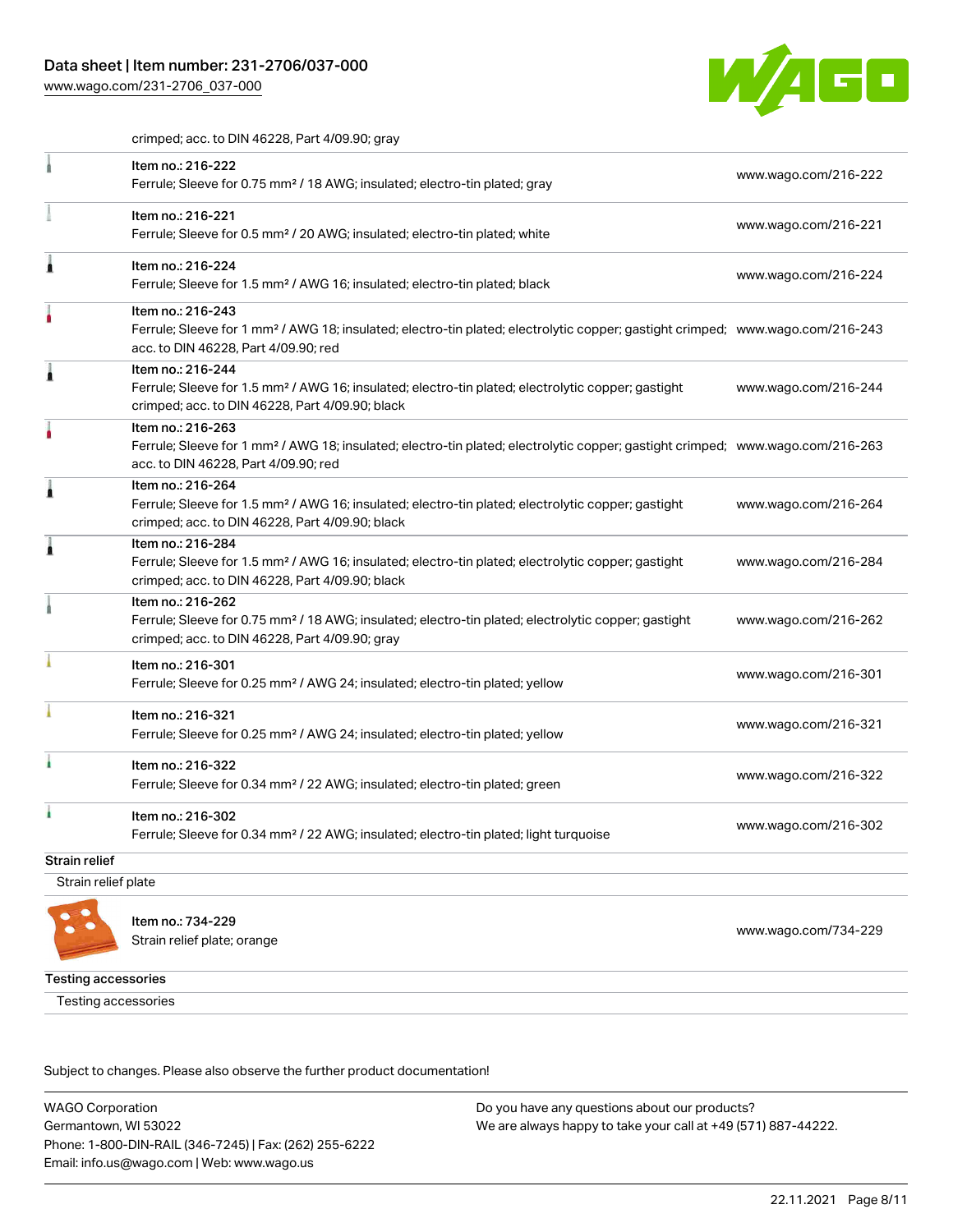[www.wago.com/231-2706\\_037-000](http://www.wago.com/231-2706_037-000)



[www.wago.com/231-662](http://www.wago.com/231-662)

#### Item no.: 231-662

Test plugs for female connectors; for 7.5 mm and 7.62 mm pin spacing; 2,50 mm²; light gray

| Marking accessories                                     |                                                                                                                                                                                                |               |                      |
|---------------------------------------------------------|------------------------------------------------------------------------------------------------------------------------------------------------------------------------------------------------|---------------|----------------------|
| Marking strip                                           |                                                                                                                                                                                                |               |                      |
|                                                         | Item no.: 210-331/762-202<br>Marking strips; as a DIN A4 sheet; MARKED; 1-16 (100x); Height of marker strip: 2.3 mm/0.091 in; Strip<br>length 182 mm; Horizontal marking; Self-adhesive; white | /762-202      | www.wago.com/210-331 |
|                                                         | Item no.: 210-332/762-020<br>Marking strips; as a DIN A4 sheet; MARKED; 1-20 (80x); Height of marker strip: 3 mm; Strip length 182<br>mm; Horizontal marking; Self-adhesive; white             | /762-020      | www.wago.com/210-332 |
| Insulations stops                                       |                                                                                                                                                                                                |               |                      |
| Insulation stop                                         |                                                                                                                                                                                                |               |                      |
|                                                         | Item no.: 231-673<br>Insulation stop; 0.08-0.2 mm <sup>2</sup> / 0.2 mm <sup>2</sup> "s"; white                                                                                                |               | www.wago.com/231-673 |
| <b>COLOR</b>                                            | Item no.: 231-674<br>Insulation stop; 0.25 - 0.5 mm <sup>2</sup> ; light gray                                                                                                                  |               | www.wago.com/231-674 |
|                                                         | Item no.: 231-675<br>Insulation stop; 0.75 - 1 mm <sup>2</sup> ; dark gray                                                                                                                     |               | www.wago.com/231-675 |
| <b>Downloads</b>                                        |                                                                                                                                                                                                |               |                      |
| <b>Documentation</b>                                    |                                                                                                                                                                                                |               |                      |
| <b>Additional Information</b><br>Technical explanations | 2019 Apr 3                                                                                                                                                                                     | pdf<br>2.0 MB | Download             |
| <b>CAD files</b>                                        |                                                                                                                                                                                                |               |                      |
| <b>CAD</b> data                                         |                                                                                                                                                                                                |               |                      |
|                                                         | 2D/3D Models 231-2706/037-000                                                                                                                                                                  | <b>URL</b>    | Download             |
| <b>CAE</b> data                                         |                                                                                                                                                                                                |               |                      |

| $7$ IKFN $\blacksquare$<br>000 <sub>1</sub><br>71 1671<br>וריד | URL |  |
|----------------------------------------------------------------|-----|--|

EPLAN Data Portal 231-2706/037-000 URL [Download](https://www.wago.com/global/d/EPLAN_URLS_231-2706%252F037-000)

Subject to changes. Please also observe the further product documentation!

WAGO Corporation Germantown, WI 53022 Phone: 1-800-DIN-RAIL (346-7245) | Fax: (262) 255-6222 Email: info.us@wago.com | Web: www.wago.us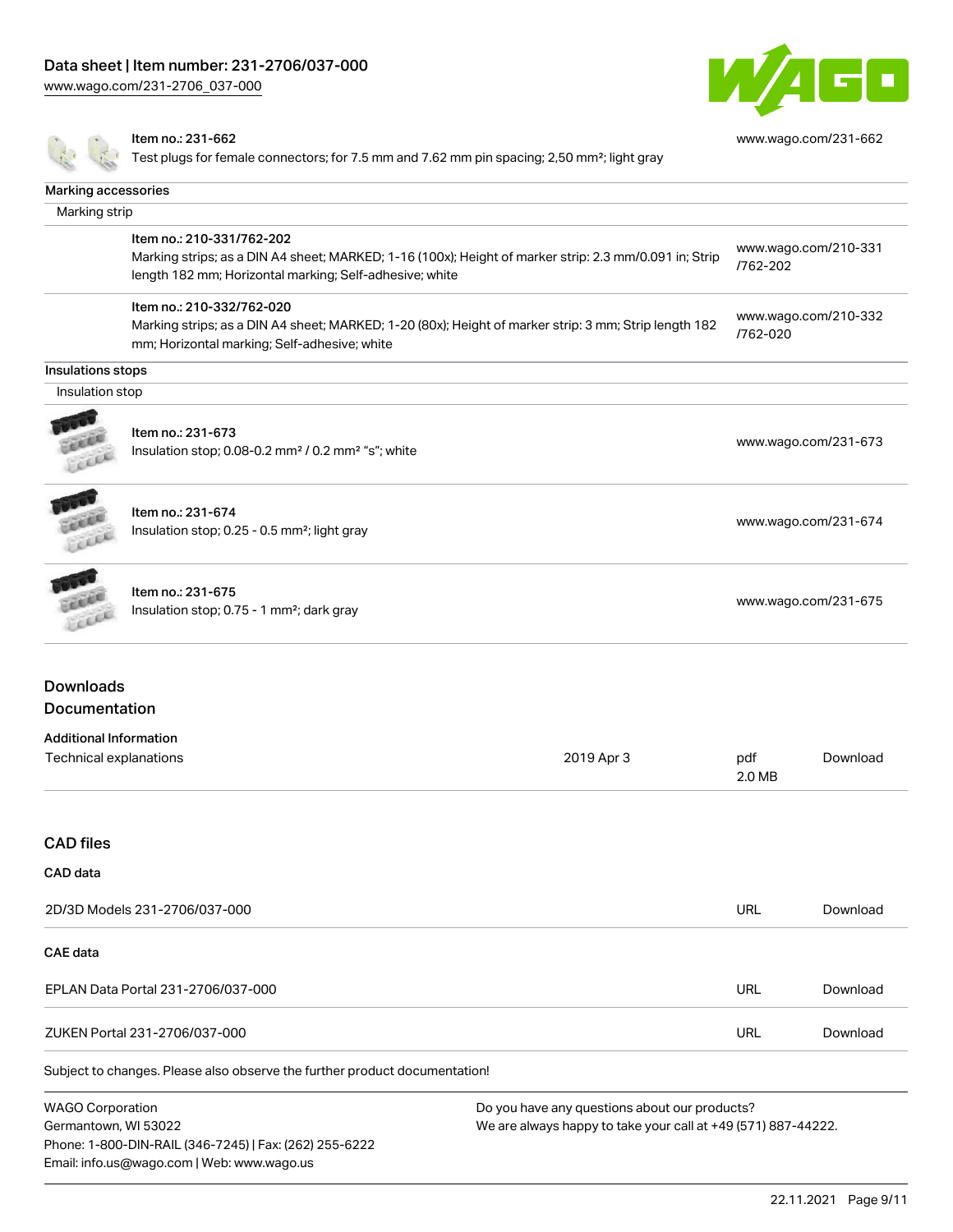

EPLAN Data Portal 231-2706/037-000 URL [Download](https://www.wago.com/global/d/EPLAN_URLS_231-2706_037-000)

# Environmental Product Compliance

## Compliance Search

| Environmental Product Compliance 231-2706/037-000                                                      | URL | Download |
|--------------------------------------------------------------------------------------------------------|-----|----------|
| 2-conductor female connector; Push-in CAGE CLAMP <sup>®</sup> ; 2.5 mm <sup>2</sup> ; Pin spacing 7.62 |     |          |
| mm; 6-pole; Lateral locking levers; 2,50 mm <sup>2</sup> ; orange                                      |     |          |

#### Installation Notes

Conductor termination

Operating Push-in CAGE CLAMP® is easy, fast and identical to that of CAGE CLAMP®. The screwdriver is fully inserted into the operating slot, holding Push-in CAGE CLAMP® open. After the conductor has been inserted into the clamping unit and the screwdriver been withdrawn, the conductor is clamped safely. Solid and fine-stranded conductors < 0.5 mm² (20 AWG) are terminated and removed using a screwdriver.

Conductor termination

Subject to changes. Please also observe the further product documentation!

WAGO Corporation Germantown, WI 53022 Phone: 1-800-DIN-RAIL (346-7245) | Fax: (262) 255-6222 Email: info.us@wago.com | Web: www.wago.us